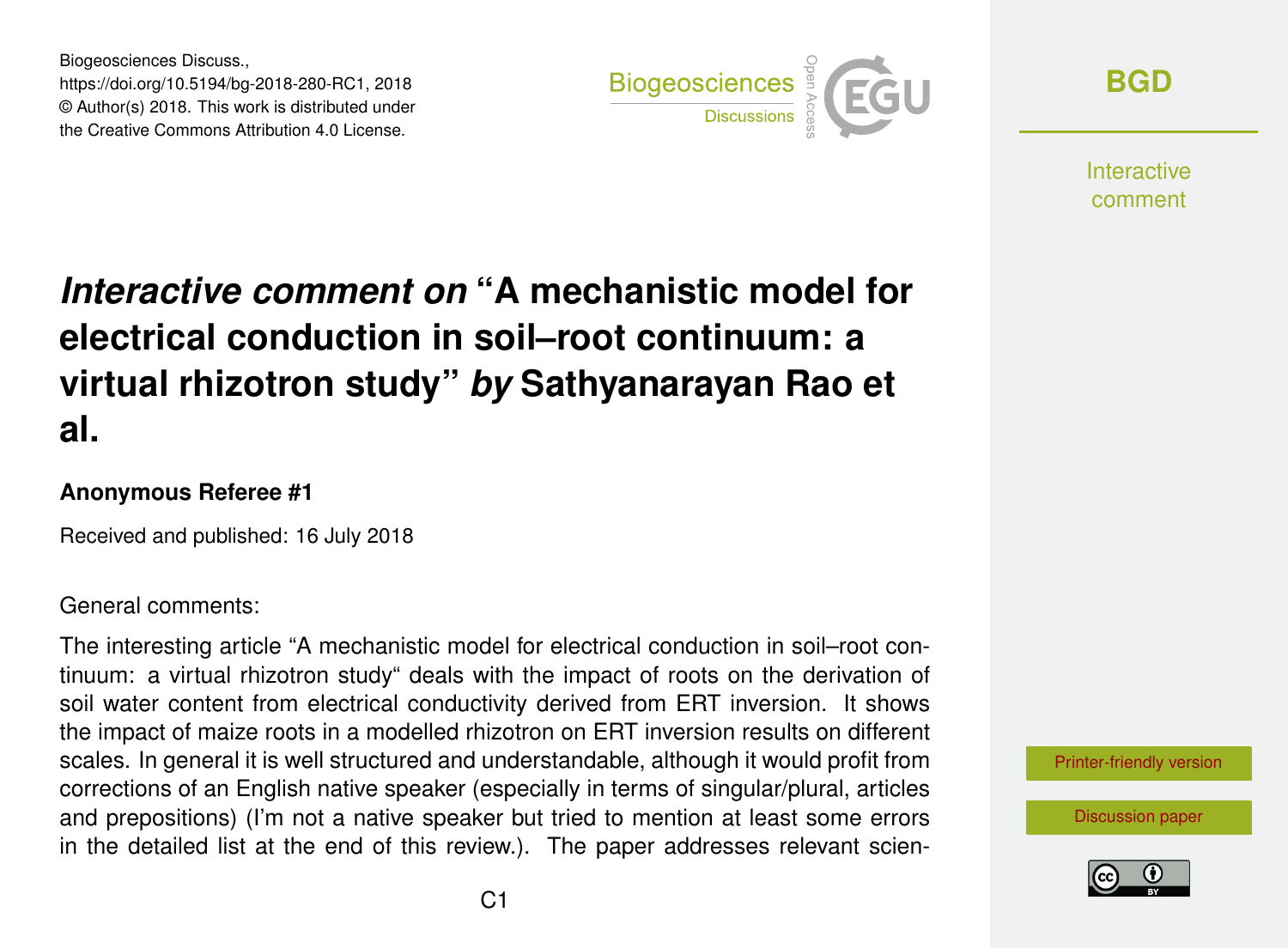$C<sub>2</sub>$ 

tific questions and presents results that help to understand these. Therefore I suggest publication after some changes.

Specific comments:

The conclusion is very long and is more a discussion of the results than a conclusion. In my opinion it would be better to split this section into a discussion and a short conclusion. Another factor that is not discussed at all is the impact or error of the wrong pedophysical model. In a real field example, where one would measure ERT, take into account the roots and tries to derive the water content, the pedophysical model, i.e. Archie's law, Waxman-Smits, effective medium models,. . . greatly influences the derived water content. That means even if you take the roots into account (which of course is an important factor) your derived water content could be wrong depending on the model. Is it possible to say if the error induced by the wrong pedophysical model is larger or smaller than the error of taking roots into account? Even if this cannot be quantified, this point should be added to the discussion.

Technical corrections:

Abstract:

Line 21: change "translates" to "translate"

Line 22: change "shows" to "show that"

Line 23: change "behaves" to "behave"

Line 27: change "explicitly accounted" to "explicitly accounted for"

Introduction:

Line 48: delete "particularly"

Line 52: change "relationships" to "relationship"

Line 53: delete "method"

### **[BGD](https://www.biogeosciences-discuss.net/)**

Interactive comment

[Printer-friendly version](https://www.biogeosciences-discuss.net/bg-2018-280/bg-2018-280-RC1-print.pdf)

[Discussion paper](https://www.biogeosciences-discuss.net/bg-2018-280)

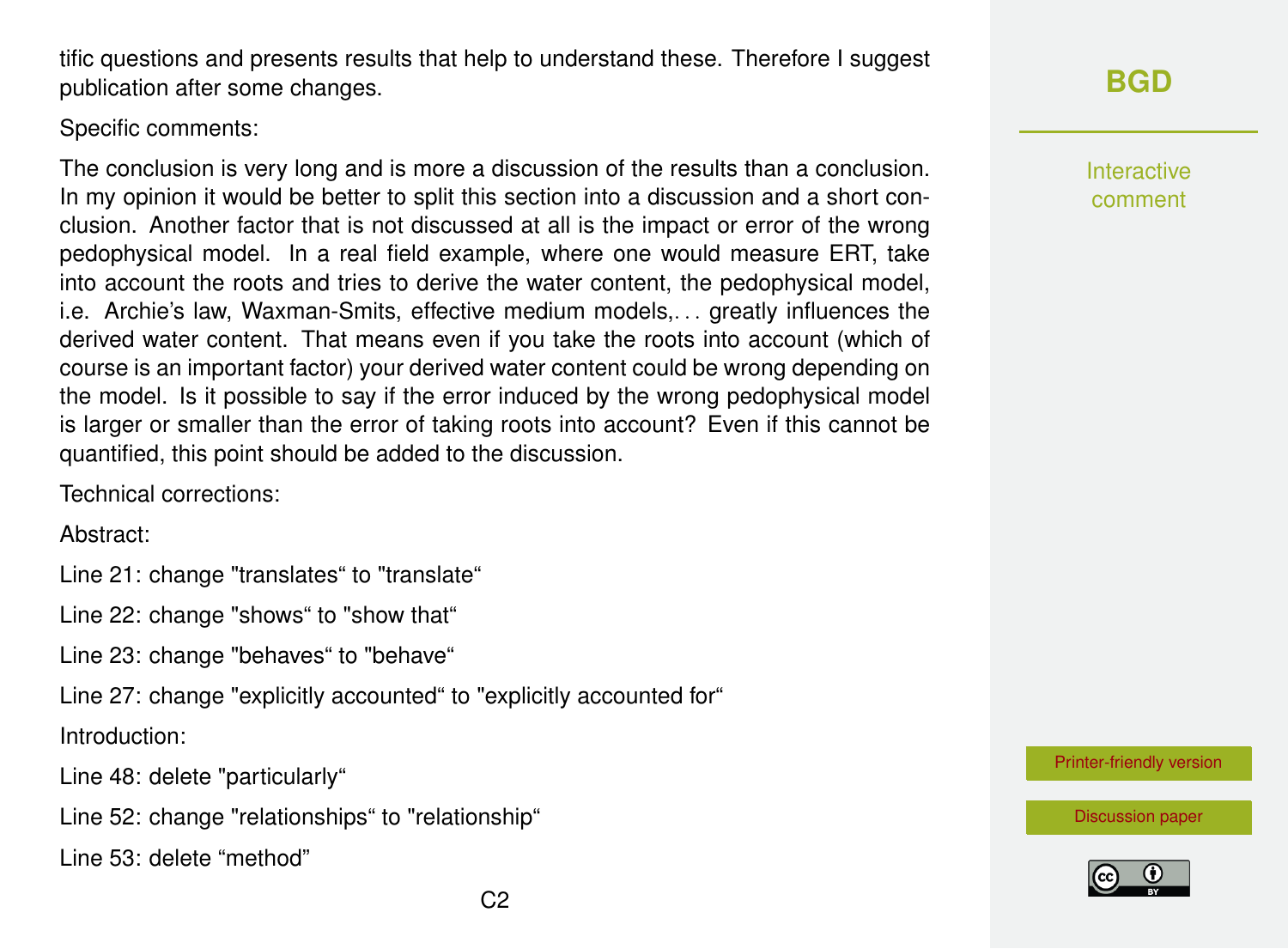Line 59: change "dependent to ... also to" to "dependent on ... also on" Line 98: change "orange orchards field" to "orange orchard fields"

Line 101: change "ERT result" to "ERT results"

Line 110: change "using" to "using an"

Material and Methods:

Line 128: change "in" to "of"

Line 173: delete the , before the .

Line 194: change "refer sig\_bulk\_soil" to "refer to sig\_bulk\_soil as"

Line 200: change "problem" to "problems"

Line 225: change "First" to "Second"

Line 232 until the end of the paragraph: I do not understand what you did excactly and why you did that. Please clarify.

Line 247: Please check if the order of figure numbers is appropriate. Figures 5 and 6 are only mentioned in the results section.

Line 256: change "to account" to "to account for"

Lines 240-264: From my point of view these paragraphs already include some results (e.g. Figure 7). Please check if you could clearly separate the methods from the results and move the results into the appropriate section.

Results:

Line 275: change "accounted" to "accounted for"

Line 293: should the "–" between the conductivities be a "<"?

Line 311: Please check the grammar of this sentence. The meaning is not clear to me.

**Interactive** comment

[Printer-friendly version](https://www.biogeosciences-discuss.net/bg-2018-280/bg-2018-280-RC1-print.pdf)

[Discussion paper](https://www.biogeosciences-discuss.net/bg-2018-280)